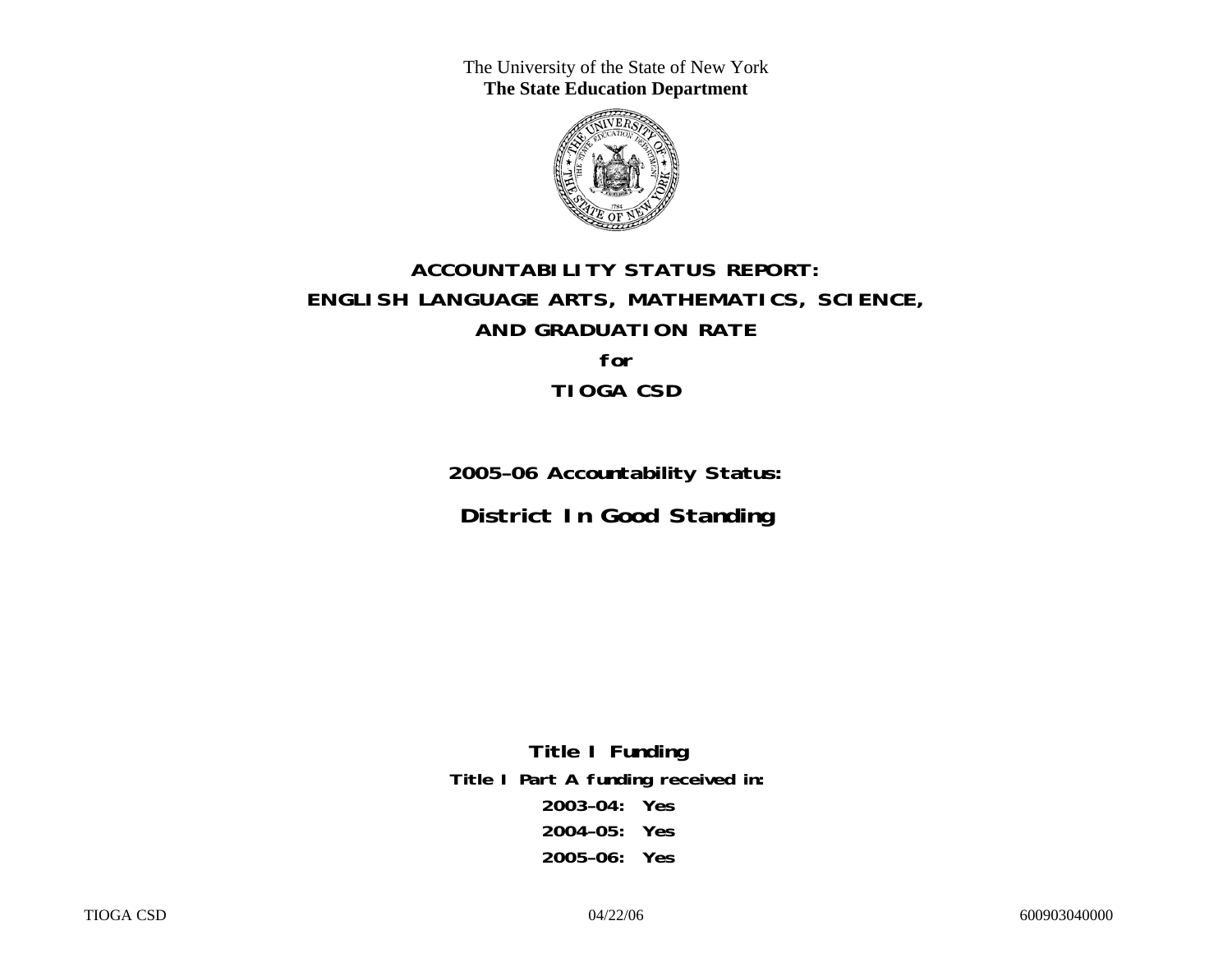### **District Accountability Status Categories**

The list below defines the district status categories of New York State's district accountability system, which is divided into a Federal Title I component and a State component. A district that does not receive Title I funding in a school year does not have a federal status in that year. Consequences for districts not in good standing can be found at: **http://www.emsc.nysed.gov/nyc/DINI/DINI2004-05.shtml**. To be removed from any improvement status, a district must make Adequate Yearly Progress (AYP) at an applicable grade level in the subject area for which it was identified for two consecutive years.

**District in Good Standing:** A district is considered to be in good standing if it has not been identified as a District in Need of Improvement, Requiring Corrective Action, Planning for Restructuring, or Requiring Academic Progress.

**District Requiring Academic Progress:** Under the State component of New York's accountability system, a district that misses making AYP at every applicable grade level in a subject area for two consecutive years is considered a District Requiring Academic Progress (Year 1) for the following year. In each succeeding year that the school fails to make AYP, the year designation is incremented by one.

**District in Need of Improvement (Year 1):** A district that misses making AYP at every applicable grade level in the same subject area for two consecutive years while receiving Title I funds is considered a District in Need of Improvement (Year 1) for the following year.

**District in Need of Improvement (Year 2):** A District in Need of Improvement (Year 1) that misses making AYP at every

applicable grade level in the subject area for which it was identified while receiving Title I funds is considered a District in Need of Improvement (Year 2) for the following year.

**District Requiring Corrective Action:** A District in Need of Improvement (Year 2) that misses making AYP at every applicable grade level in the subject area for which it was identified while receiving Title I funds is considered a District Requiring Corrective Action for the following year.

**District Planning for Restructuring:** A District Requiring Corrective Action that misses making AYP at every applicable grade level in the subject area for which it was identified while receiving Title I funds is considered a District Planning for Restructuring for the following year.

**District Restructuring:** A District Planning for Restructuring that misses making AYP at every applicable grade level in the subject area for which it was identified while receiving Title I funds is considered a District Restructuring for the following year.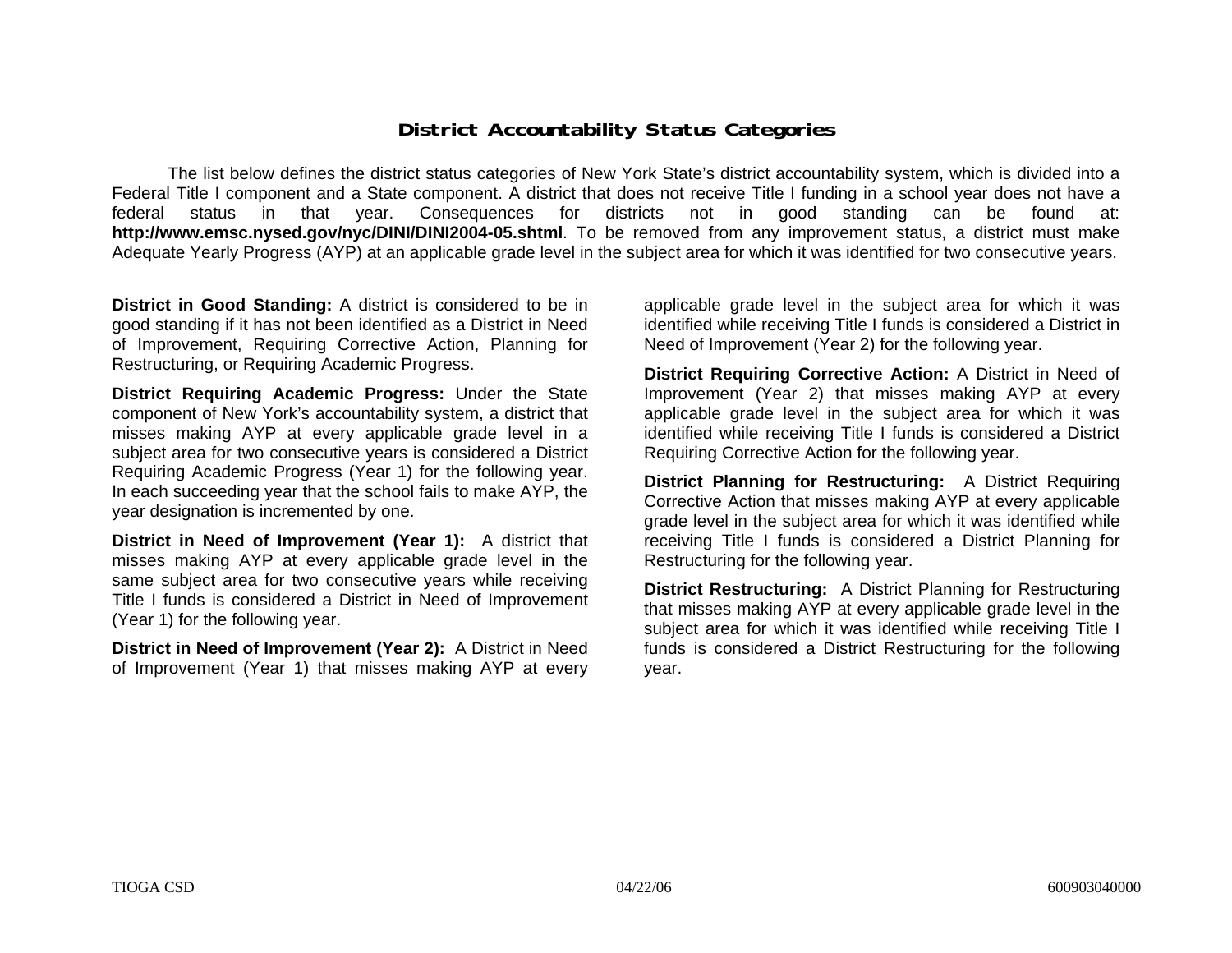### **Elementary-Level English Language Arts**

Definitions of terms, such as Performance Index and Effective Annual Measurable Objective (AMO), are in the glossary, which is the last page of this report.

**To make Adequate Yearly Progress (AYP) in 2004–05, every accountability group must make AYP.** 

**For an accountability group to make AYP in 2004–05, it must** 

- 1. meet the 95 percent participation requirement (*2004–05 Participation*), *and*
- 2. *either* meet its Effective AMO *or* make safe harbor (*2004–05 Performance*  and *Standards*).

To meet the participation requirement, 95 percent of the grade 4 enrollment in each accountability group with 40 or more students must be tested. To meet the

Effective AMO, the Performance Index for each group with 30 or more continuously enrolled students must equal or exceed the Effective AMO. To make safe harbor, the Performance Index of each of these groups must equal or exceed its ELA safe harbor target *and* the group must meet the elementary-level science qualification for safe harbor. (See the elementary-level science page of this report for further information on meeting the science qualification for safe harbor.)

*ELA Safe Harbor Targets:* The elementary-level 2004–05 ELA Safe Harbor Target is calculated by using the following equation: 2003–04 PI + (200 – the 2003–04 PI)  $\times$  0.10. The 2005–06 ELA Safe Harbor Target is calculated by using the following equation: 2004–05 PI + (200 – the 2004–05 PI) × 0.10. The 2005–06 target is provided for groups whose PI was below the Effective AMO in 2004–05.

|                                |                       | 2004-05 Participation*                    | 2004-05 Performance**                                   |                      |                  | 2004-05 Standards                   |                                                           | <b>Made</b>                            | 2005-06                                           |
|--------------------------------|-----------------------|-------------------------------------------|---------------------------------------------------------|----------------------|------------------|-------------------------------------|-----------------------------------------------------------|----------------------------------------|---------------------------------------------------|
| <b>Accountability Group</b>    | Grade 4<br>Enrollment | Percent of<br>Enrollment<br><b>Tested</b> | Count of<br>Continuously<br>Enrolled<br><b>Students</b> | Performance<br>Index | Effective<br>AMO | <b>ELA Safe</b><br>Harbor<br>Target | Met the<br>Science<br>Qualification<br>for Safe<br>Harbor | AYP in<br><b>ELA</b> in<br>$2004 - 05$ | <b>ELA Safe</b><br><b>Harbor</b><br><b>Target</b> |
| <b>All Students</b>            | 79                    | 100%                                      | 77                                                      | 177                  | 120              |                                     |                                                           | <b>YES</b>                             |                                                   |
| Students with Disabilities**** | 4                     |                                           | 4                                                       |                      |                  |                                     |                                                           |                                        |                                                   |
| American Indian/Alaskan Native |                       |                                           |                                                         |                      |                  |                                     |                                                           |                                        |                                                   |
| <b>Black</b>                   | ۰                     |                                           |                                                         |                      |                  |                                     |                                                           |                                        |                                                   |
| <b>Hispanic</b>                |                       |                                           |                                                         |                      |                  |                                     |                                                           |                                        |                                                   |
| Asian or Pacific Islander      |                       |                                           |                                                         |                      |                  |                                     |                                                           |                                        |                                                   |
| White                          | 77                    | 100%                                      | 75                                                      | 177                  | 120              |                                     |                                                           | <b>YES</b>                             |                                                   |
| Limited English Proficient     |                       |                                           |                                                         |                      |                  |                                     |                                                           |                                        |                                                   |
| Economically Disadvantaged     | 40                    | 100%                                      | 39                                                      | 185                  | 115              |                                     |                                                           | <b>YES</b>                             |                                                   |
| Final AYP Determination        |                       |                                           |                                                         |                      |                  |                                     |                                                           | <b>YES</b>                             |                                                   |

\*If the participation rate of an accountability group fell below 95 percent in 2004–05, the enrollment shown is the sum of 2003–04 and 2004–05 enrollments and the percent tested is the weighted average of the participation rates for those two years.

\*\*If there were fewer than 30 continuously enrolled tested students in 2004–05, data for 2003–04 and 2004–05 were combined to determine counts and PIs.

\*\*\*Groups with a "\*\*\*" are not required to meet the science qualification for safe harbor to make safe harbor in English and mathematics because fewer than 30 students in the group were administered the science test.

\*\*\*\*In cases of failure to make AYP solely because of the performance of students with disabilities, meeting the 95% participation requirement for this group and subject and meeting or exceeding the AMO if 34 points were added to the PI for this group and subject is an approved way of making AYP for students with disabilities.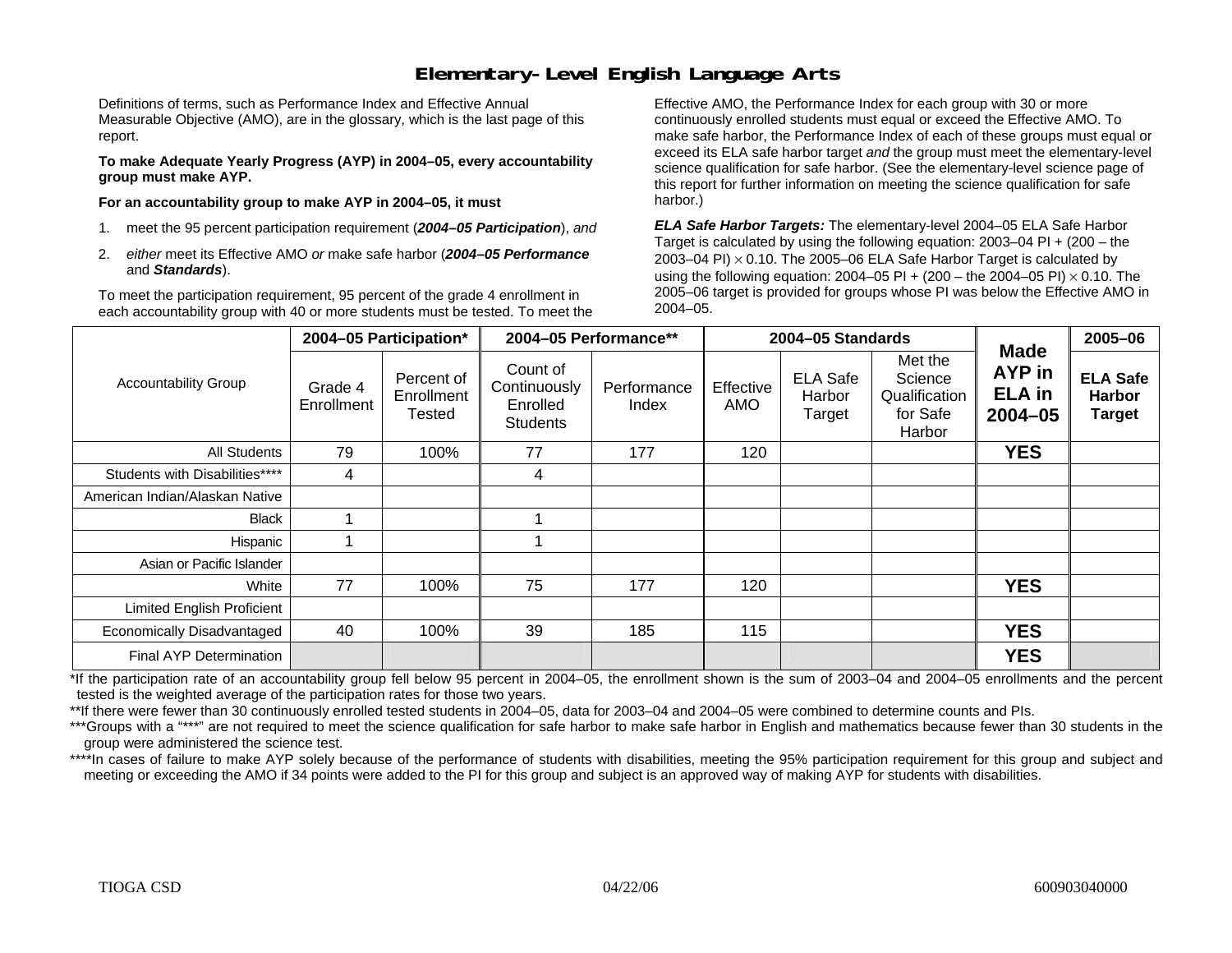## **Elementary-Level Mathematics**

Definitions of terms, such as Performance Index and Effective Annual Measurable Objective (AMO), are in the glossary, which is the last page of this report.

**To make Adequate Yearly Progress (AYP) in 2004–05, every accountability group must make AYP.** 

**For an accountability group to make AYP in 2004–05, it must** 

- 1. meet the 95 percent participation requirement (*2004–05 Participation*), *and*
- 2. *either* meet its Effective AMO *or* make safe harbor (*2004–05 Performance*  and *Standards*).

To meet the participation requirement, 95 percent of the grade 4 enrollment in each accountability group with 40 or more students must be tested. To meet the

Effective AMO, the Performance Index for each group with 30 or more continuously enrolled students must equal or exceed the Effective AMO. To make safe harbor, the Performance Index of each of these groups must equal or exceed its math safe harbor target *and* the group must meet the elementarylevel science qualification for safe harbor. (See the elementary-level science page of this report for further information on meeting the science qualification for safe harbor.)

*Math Safe Harbor Targets:* The elementary-level 2004–05 Math Safe Harbor Target is calculated by using the following equation: 2003–04 PI + (200 – the 2003–04 PI)  $\times$  0.10. The 2005–06 Math Safe Harbor Target is calculated by using the following equation: 2004–05 PI + (200 – the 2004–05 PI) × 0.10. The 2005–06 target is provided for groups whose PI was below the Effective AMO in 2004–05.

|                                   |                       | 2004-05 Participation*             |                                                         | 2004-05 Performance** |                  | 2004-05 Standards             |                                                           |                                                        | 2005-06                                            |
|-----------------------------------|-----------------------|------------------------------------|---------------------------------------------------------|-----------------------|------------------|-------------------------------|-----------------------------------------------------------|--------------------------------------------------------|----------------------------------------------------|
| <b>Accountability Group</b>       | Grade 4<br>Enrollment | Percent of<br>Enrollment<br>Tested | Count of<br>Continuously<br>Enrolled<br><b>Students</b> | Performance<br>Index  | Effective<br>AMO | Math Safe<br>Harbor<br>Target | Met the<br>Science<br>Qualification<br>for Safe<br>Harbor | <b>Made</b><br>AYP in<br><b>Math in</b><br>$2004 - 05$ | <b>Math Safe</b><br><b>Harbor</b><br><b>Target</b> |
| All Students                      | 78                    | 100%                               | 77                                                      | 194                   | 131              |                               |                                                           | <b>YES</b>                                             |                                                    |
| Students with Disabilities****    | 4                     |                                    | 4                                                       |                       |                  |                               |                                                           |                                                        |                                                    |
| American Indian/Alaskan Native    |                       |                                    |                                                         |                       |                  |                               |                                                           |                                                        |                                                    |
| <b>Black</b>                      |                       |                                    |                                                         |                       |                  |                               |                                                           |                                                        |                                                    |
| Hispanic                          |                       |                                    |                                                         |                       |                  |                               |                                                           |                                                        |                                                    |
| Asian or Pacific Islander         |                       |                                    |                                                         |                       |                  |                               |                                                           |                                                        |                                                    |
| White                             | 76                    | 100%                               | 75                                                      | 193                   | 131              |                               |                                                           | <b>YES</b>                                             |                                                    |
| <b>Limited English Proficient</b> |                       |                                    |                                                         |                       |                  |                               |                                                           |                                                        |                                                    |
| Economically Disadvantaged        | 39                    |                                    | 38                                                      | 195                   | 126              |                               |                                                           | <b>YES</b>                                             |                                                    |
| Final AYP Determination           |                       |                                    |                                                         |                       |                  |                               |                                                           | <b>YES</b>                                             |                                                    |

\*If the participation rate of an accountability group fell below 95 percent in 2004–05, the enrollment shown is the sum of 2003–04 and 2004–05 enrollments and the percent tested is the weighted average of the participation rates over those two years.

\*\*If there were fewer than 30 continuously enrolled tested students in 2004–05, data for 2003–04 and 2004–05 were combined to determine counts and PIs.

\*\*\*Groups with a "\*\*\*" are not required to meet the science qualification for safe harbor to make safe harbor in English and mathematics because fewer than 30 students in the group were administered the science test.

\*\*\*\* In cases of failure to make AYP solely because of the performance of students with disabilities, meeting the 95% participation requirement for this group and subject and meeting or exceeding the AMO if 34 points were added to the PI for this group and subject is an approved way of making AYP for students with disabilities.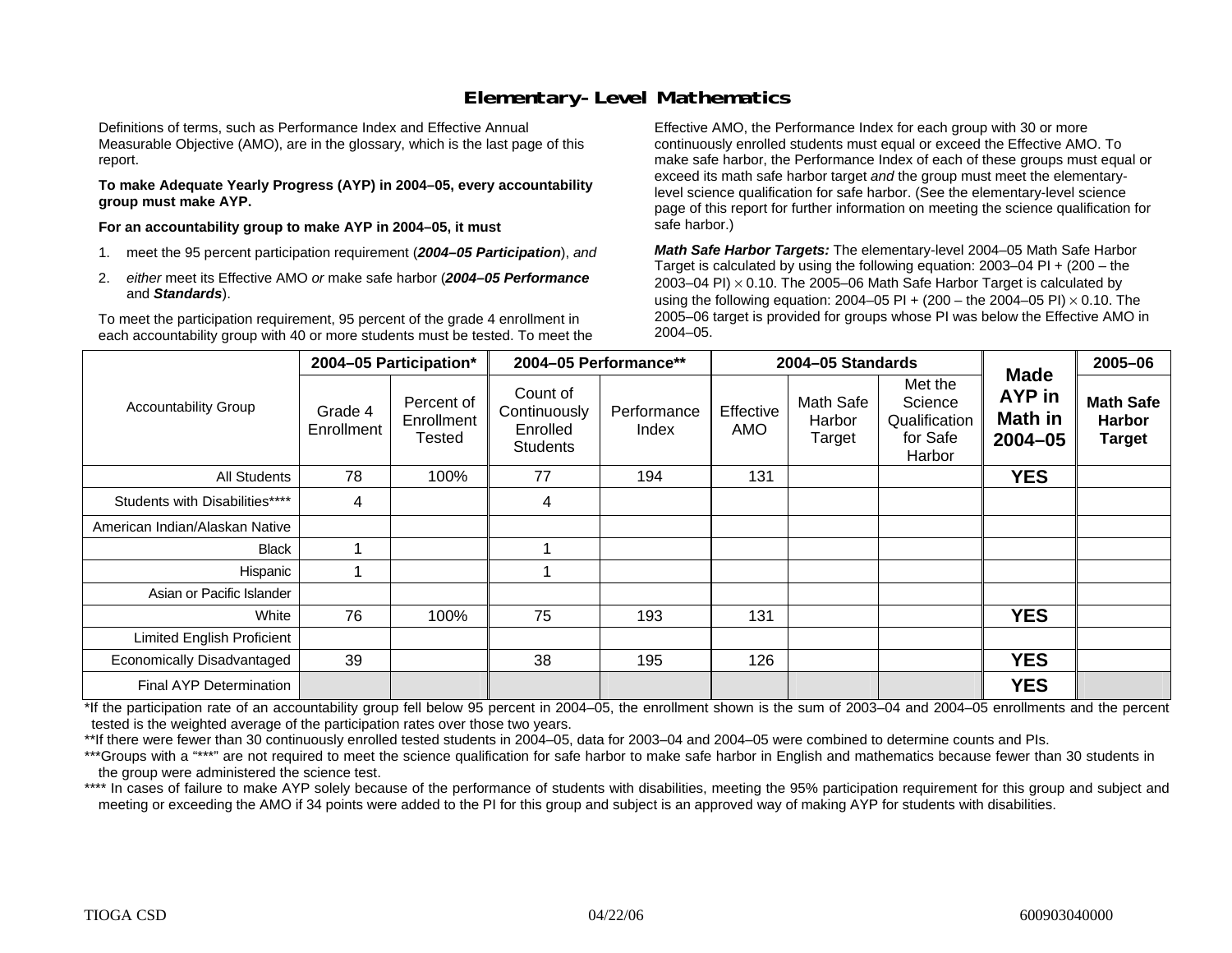## **Elementary-Level Science**

Definitions of terms, such as Progress Target and Adequate Yearly Progress (AYP), are in the glossary, which is the last page of this report.

*Made AYP in Science in 2004–05:* To make AYP in science, the Performance Index (PI) for the "All Students" group must equal or exceed the State Science Standard or the Science Progress Target.

*Qualification for Safe Harbor in Elementary-Level ELA and Math:* For an accountability group to be considered Qualified for Safe Harbor in Elementary-Level ELA and Math, the PI must equal or exceed the State Science Standard or the Science Progress Target in elementarylevel science for that group. Groups with fewer than 30 students tested in elementary-level science are not subject to this qualification criterion.

*Science Progress Targets:* The elementary-level 2004–05 Science Progress Target is calculated by adding one point to the 2003–04 PI. The 2005–06 Science Progress Target is calculated by adding one point to the 2004–05 PI. The 2005–06 target is provided for groups whose PI was below the State Science Standard in 2004–05.

|                                   |                                                         | 2004-05 Performance* |                              | 2004-05 Standards             |                                             | $2004 - 05$                                                             | 2005-06                       |
|-----------------------------------|---------------------------------------------------------|----------------------|------------------------------|-------------------------------|---------------------------------------------|-------------------------------------------------------------------------|-------------------------------|
| <b>Accountability Group</b>       | Count of<br>Continuously<br>Enrolled<br><b>Students</b> | Performance<br>Index | State<br>Science<br>Standard | Science<br>Progress<br>Target | <b>Made AYP</b><br>in Science<br>in 2004-05 | Qualified for<br>Safe Harbor in<br>Elementary-<br>Level ELA and<br>Math | Science<br>Progress<br>Target |
| <b>All Students</b>               | 76                                                      | 193                  | 100                          |                               | <b>YES</b>                                  | YES.                                                                    |                               |
| <b>Students with Disabilities</b> | 4                                                       |                      |                              |                               |                                             |                                                                         |                               |
| American Indian/Alaskan Native    |                                                         |                      |                              |                               |                                             |                                                                         |                               |
| <b>Black</b>                      |                                                         |                      |                              |                               |                                             |                                                                         |                               |
| Hispanic                          |                                                         |                      |                              |                               |                                             |                                                                         |                               |
| Asian or Pacific Islander         |                                                         |                      |                              |                               |                                             |                                                                         |                               |
| White                             | 74                                                      | 193                  | 100                          |                               |                                             | <b>YES</b>                                                              |                               |
| Limited English Proficient        |                                                         |                      |                              |                               |                                             |                                                                         |                               |
| Economically Disadvantaged        | 37                                                      | 195                  | 100                          |                               |                                             | YES.                                                                    |                               |
| <b>Final AYP Determination</b>    |                                                         |                      |                              |                               | <b>YES</b>                                  |                                                                         |                               |

\*If there were fewer than 30 continuously enrolled students in 2004–05, data for 2003–04 and 2004–05 were combined to determine counts and Performance Indices.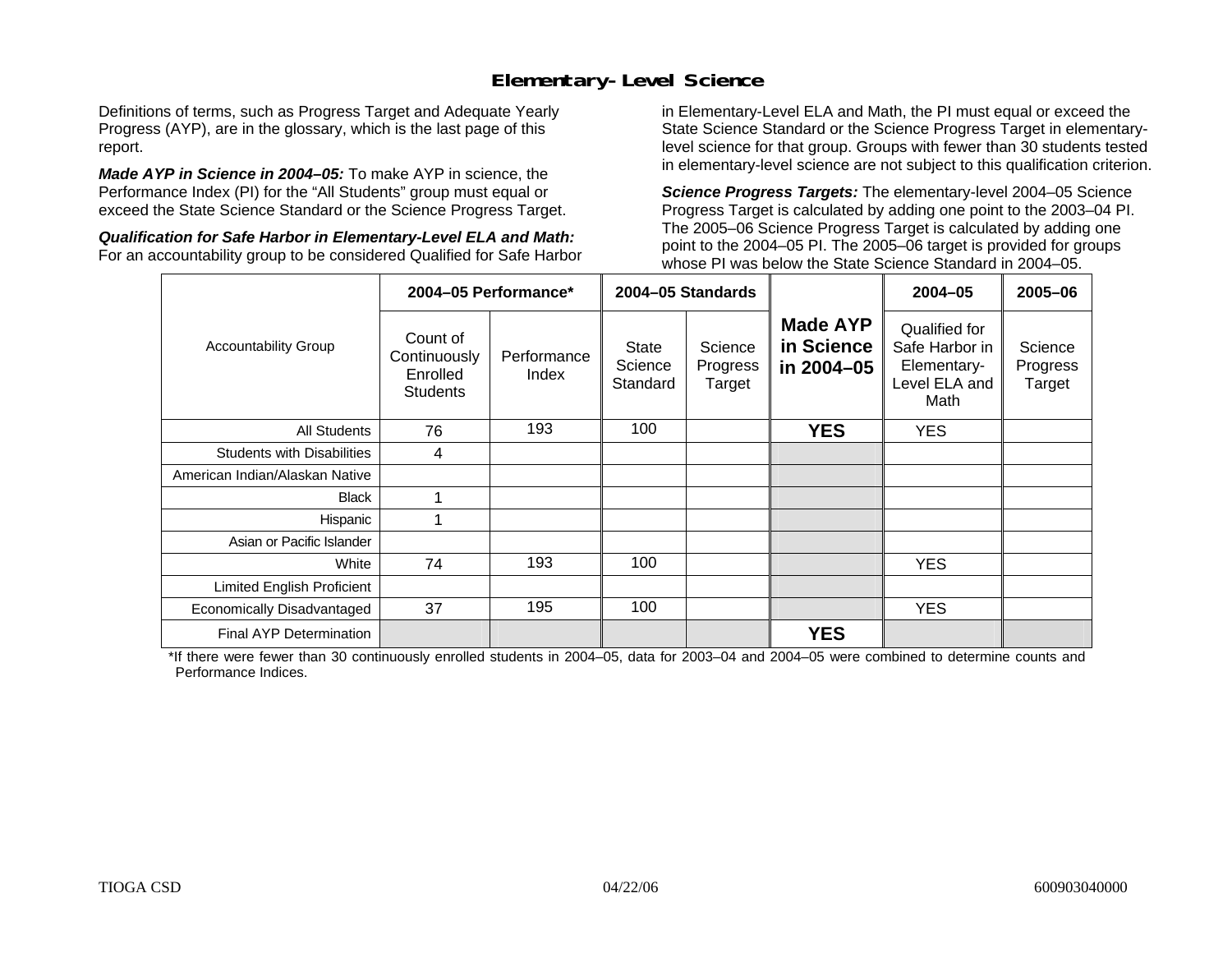# **Middle-Level English Language Arts**

Definitions of terms, such as Performance Index and Effective Annual Measurable Objective (AMO), are in the glossary, which is the last page of this report.

#### **To make Adequate Yearly Progress (AYP) in 2004–05, every accountability group must make AYP.**

#### **For an accountability group to make AYP in 2004–05, it must**

- 1. meet the 95 percent participation requirement (*2004–05 Participation*), *and*
- 2. *either* meet its Effective AMO *or* make safe harbor (*2004–05 Performance* and *Standards*).

To meet the participation requirement, 95 percent of the grade 8 enrollment in each accountability group with 40 or more students must exceed the Effective AMO. To make safe harbor, the Performance Index be tested. To meet the Effective AMO, the Performance Index for each group with 30 or more continuously enrolled students must equal or of each of these groups must equal or exceed its ELA safe harbor target *and* the group must meet the middle-level science qualification for safe harbor. (See the middle-level science page of this report for further information on meeting the science qualification for safe harbor.)

*ELA Safe Harbor Targets:* The middle-level 2004–05 ELA Safe Harbor Target is calculated by using the following equation: 2003–04 PI + (200 – the 2003–04 PI) <sup>×</sup> 0.10. The 2005–06 ELA Safe Harbor Target is calculated by using the following equation:  $2004-05$  PI +  $(200 -$  the  $2004-$ 05 PI)  $\times$  0.10. The 2005–06 target is provided for groups whose PI was below the Effective AMO in 2004–05.

|                                |                       | 2004-05 Participation*                    |                                                         | 2004-05 Performance** |                  | 2004-05 Standards                   |                                                           |                                                | 2005-06                                           |
|--------------------------------|-----------------------|-------------------------------------------|---------------------------------------------------------|-----------------------|------------------|-------------------------------------|-----------------------------------------------------------|------------------------------------------------|---------------------------------------------------|
| <b>Accountability Group</b>    | Grade 8<br>Enrollment | Percent of<br>Enrollment<br><b>Tested</b> | Count of<br>Continuously<br>Enrolled<br><b>Students</b> | Performance<br>Index  | Effective<br>AMO | <b>ELA Safe</b><br>Harbor<br>Target | Met the<br>Science<br>Qualification<br>for Safe<br>Harbor | Made<br>AYP in<br><b>ELA</b> in<br>$2004 - 05$ | <b>ELA Safe</b><br><b>Harbor</b><br><b>Target</b> |
| All Students                   | 111                   | 100%                                      | 110                                                     | 152                   | 106              |                                     |                                                           | <b>YES</b>                                     |                                                   |
| Students with Disabilities**** | 6                     |                                           | 6                                                       |                       |                  |                                     |                                                           |                                                |                                                   |
| American Indian/Alaskan Native |                       |                                           |                                                         |                       |                  |                                     |                                                           |                                                |                                                   |
| <b>Black</b>                   | $\overline{2}$        |                                           | $\overline{2}$                                          |                       |                  |                                     |                                                           |                                                |                                                   |
| Hispanic                       |                       |                                           |                                                         |                       |                  |                                     |                                                           |                                                |                                                   |
| Asian or Pacific Islander      |                       |                                           |                                                         |                       |                  |                                     |                                                           |                                                |                                                   |
| White                          | 109                   | 100%                                      | 108                                                     | 153                   | 106              |                                     |                                                           | <b>YES</b>                                     |                                                   |
| Limited English Proficient     |                       |                                           |                                                         |                       |                  |                                     |                                                           |                                                |                                                   |
| Economically Disadvantaged     | 46                    | 100%                                      | 45                                                      | 140                   | 102              |                                     |                                                           | <b>YES</b>                                     |                                                   |
| Final AYP Determination        |                       |                                           |                                                         |                       |                  |                                     |                                                           | <b>YES</b>                                     |                                                   |

\*If the participation rate of an accountability group fell below 95 percent in 2004–05, the enrollment shown is the sum of 2003–04 and 2004–05 enrollments and the percent tested is the weighted average of the participation rates for those two years.

\*\*If there were fewer than 30 continuously enrolled tested students in 2004–05, data for 2003–04 and 2004–05 were combined to determine counts and PIs.

\*\*\*Groups with a "\*\*\*" are not required to meet the science qualification for safe harbor to make safe harbor in English and mathematics because fewer than 30 students in the group were administered the science test.

\*\*\*\* In cases of failure to make AYP solely because of the performance of students with disabilities, meeting the 95% participation requirement for this group and subject and meeting or exceeding the AMO if 34 points were added to the PI for this group and subject is an approved way of making AYP for students with disabilities.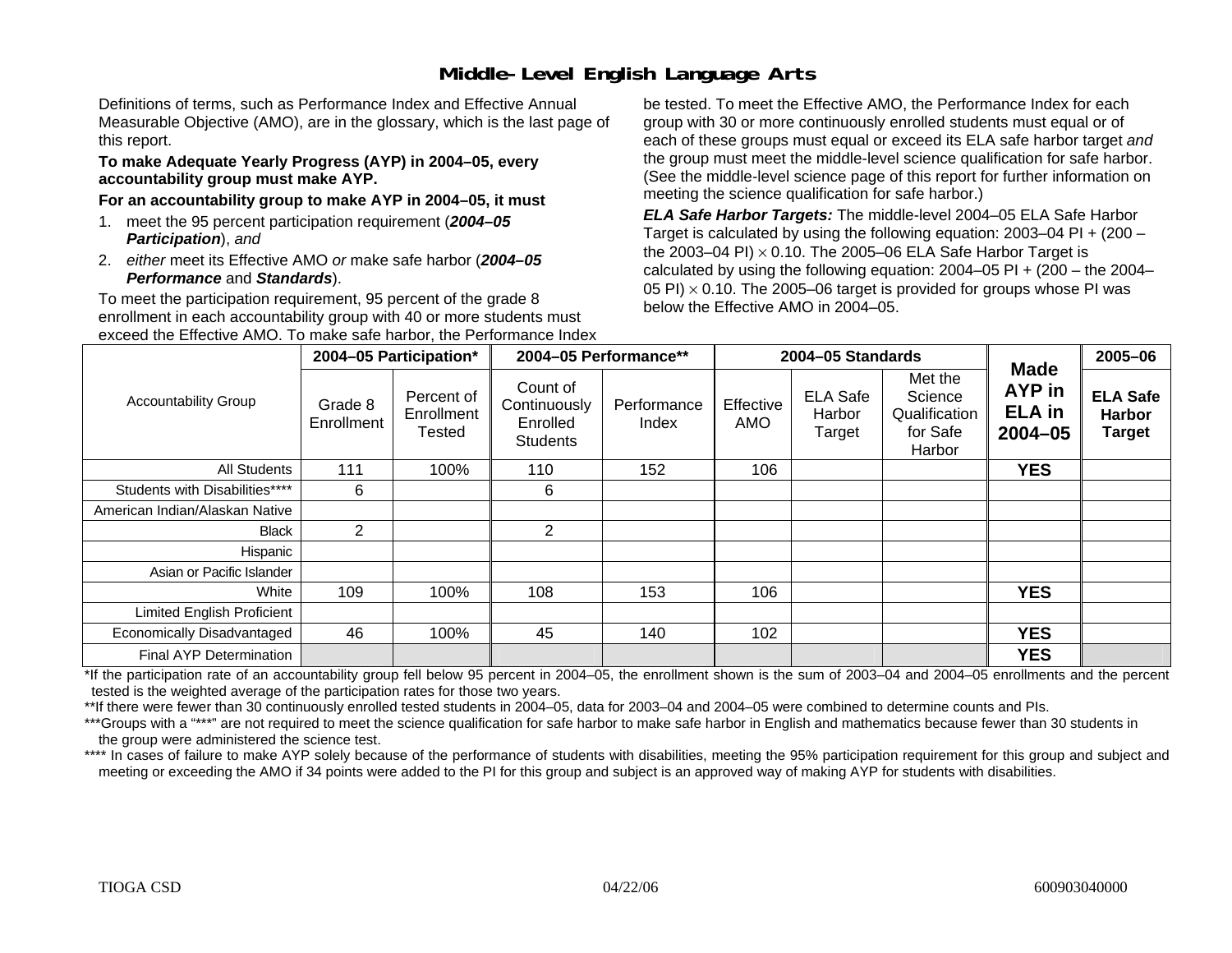### **Middle-Level Mathematics**

Definitions of terms, such as Performance Index and Effective Annual Measurable Objective (AMO), are in the glossary, which is the last page of this report.

#### **To make Adequate Yearly Progress (AYP) in 2004–05, every accountability group must make AYP.**

**For an accountability group to make AYP in 2004–05, it must** 

- 1. meet the 95 percent participation requirement (*2004–05 Participation*), *and*
- 2. *either* meet its Effective AMO *or* make safe harbor (*2004–05 Performance* and *Standards*).

To meet the participation requirement, 95 percent of the grade 8 enrollment in each accountability group with 40 or more students must be tested. To meet the Effective AMO, the Performance Index for each group with 30 or more continuously enrolled students must equal or exceed the Effective AMO. To make safe harbor, the Performance Index of each of these groups must equal or exceed its math safe harbor target *and* the group must meet the middle-level science qualification for safe harbor. (See the middle-level science page of this report for further information on meeting the science qualification for safe harbor.)

*Math Safe Harbor Targets:* The middle-level 2004–05 Math Safe Harbor Target is calculated by using the following equation: 2003–04 PI + (200 – the 2003–04 PI) <sup>×</sup> 0.10. The 2005–06 Math Safe Harbor Target is calculated by using the following equation: 2004–05 PI + (200 – the 2004–05 PI)  $\times$  0.10. The 2005–06 target is provided for groups whose PI was below the Effective AMO in 2004–05.

|                                   |                       | 2004-05 Participation*                    |                                                         | 2004-05 Performance** |                  | 2004-05 Standards             |                                                           |                                                               | 2005-06                                            |
|-----------------------------------|-----------------------|-------------------------------------------|---------------------------------------------------------|-----------------------|------------------|-------------------------------|-----------------------------------------------------------|---------------------------------------------------------------|----------------------------------------------------|
| <b>Accountability Group</b>       | Grade 8<br>Enrollment | Percent of<br>Enrollment<br><b>Tested</b> | Count of<br>Continuously<br>Enrolled<br><b>Students</b> | Performance<br>Index  | Effective<br>AMO | Math Safe<br>Harbor<br>Target | Met the<br>Science<br>Qualification<br>for Safe<br>Harbor | <b>Made</b><br><b>AYP</b> in<br><b>Math in</b><br>$2004 - 05$ | <b>Math Safe</b><br><b>Harbor</b><br><b>Target</b> |
| All Students                      | 105                   | 100%                                      | 105                                                     | 170                   | 83               |                               |                                                           | <b>YES</b>                                                    |                                                    |
| <b>Students with Disabilities</b> | 6                     |                                           | 6                                                       |                       |                  |                               |                                                           |                                                               |                                                    |
| American Indian/Alaskan Native    |                       |                                           |                                                         |                       |                  |                               |                                                           |                                                               |                                                    |
| Black                             |                       |                                           |                                                         |                       |                  |                               |                                                           |                                                               |                                                    |
| Hispanic                          |                       |                                           |                                                         |                       |                  |                               |                                                           |                                                               |                                                    |
| Asian or Pacific Islander         |                       |                                           |                                                         |                       |                  |                               |                                                           |                                                               |                                                    |
| White                             | 104                   | 100%                                      | 104                                                     | 170                   | 83               |                               |                                                           | <b>YES</b>                                                    |                                                    |
| Limited English Proficient        |                       |                                           |                                                         |                       |                  |                               |                                                           |                                                               |                                                    |
| Economically Disadvantaged        | 43                    | 100%                                      | 43                                                      | 160                   | 78               |                               |                                                           | <b>YES</b>                                                    |                                                    |
| <b>Final AYP Determination</b>    |                       |                                           |                                                         |                       |                  |                               |                                                           | <b>YES</b>                                                    |                                                    |

\*If the participation rate of an accountability group fell below 95 percent in 2004–05, the enrollment shown is the sum of 2003–04 and 2004–05 enrollments and the percent tested is the weighted average of the participation rates over those two years.

\*\*If there were fewer than 30 continuously enrolled tested students in 2004–05, data for 2003–04 and 2004–05 were combined to determine counts and PIs.

\*\*\*Groups with a "\*\*\*" are not required to meet the science qualification for safe harbor to make safe harbor in English and mathematics because fewer than 30 students in the group were administered the science test.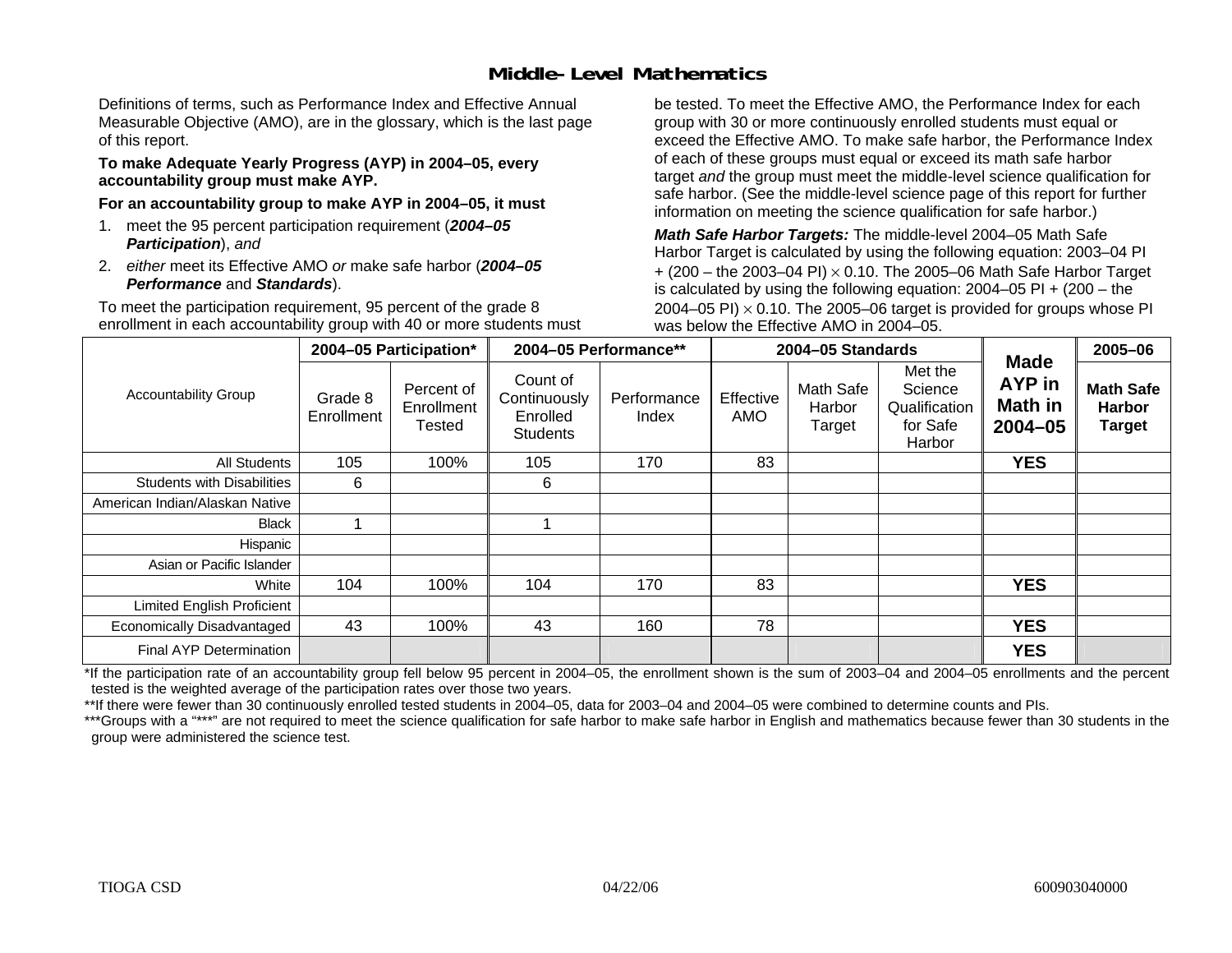### **Middle-Level Science**

Definitions of terms, such as Progress Target and Adequate Yearly Progress (AYP), are in the glossary, which is the last page of this report.

*Made AYP in Science in 2004–05:* To make AYP in science, the Performance Index (PI) for the "All Students" group must equal or exceed the State Science Standard or the Science Progress Target.

*Qualification for Safe Harbor in Middle-Level ELA and Math:* For an accountability group to be considered Qualified for Safe Harbor in Middle-Level ELA and Math, the PI must equal or exceed the State

Science Standard or the Science Progress Target in middle-level science for that group. Groups with fewer than 30 students tested in middle-level science are not subject to this qualification criterion.

*Science Progress Targets:* The middle-level 2004–05 Science Progress Target is calculated by adding one point to the 2003–04 PI. The 2005–06 Science Progress Target is calculated by adding one point to the 2004–05 PI. The 2005–06 target is provided for groups whose PI was below the State Science Standard in 2004–05.

|                                   |                                                         | 2004-05 Performance* |                                     | 2004-05 Standards             |                                             | $2004 - 05$                                                            | 2005-06                       |
|-----------------------------------|---------------------------------------------------------|----------------------|-------------------------------------|-------------------------------|---------------------------------------------|------------------------------------------------------------------------|-------------------------------|
| <b>Accountability Group</b>       | Count of<br>Continuously<br>Enrolled<br><b>Students</b> | Performance<br>Index | <b>State</b><br>Science<br>Standard | Science<br>Progress<br>Target | <b>Made AYP</b><br>in Science<br>in 2004-05 | Qualified<br>for Safe<br>Harbor in<br>Middle-<br>Level ELA<br>and Math | Science<br>Progress<br>Target |
| <b>All Students</b>               | 104                                                     | 188                  | 100                                 |                               | <b>YES</b>                                  | <b>YES</b>                                                             |                               |
| <b>Students with Disabilities</b> | 6                                                       |                      |                                     |                               |                                             |                                                                        |                               |
| American Indian/Alaskan Native    |                                                         |                      |                                     |                               |                                             |                                                                        |                               |
| <b>Black</b>                      | 1                                                       |                      |                                     |                               |                                             |                                                                        |                               |
| Hispanic                          |                                                         |                      |                                     |                               |                                             |                                                                        |                               |
| Asian or Pacific Islander         |                                                         |                      |                                     |                               |                                             |                                                                        |                               |
| White                             | 103                                                     | 187                  | 100                                 |                               |                                             | <b>YES</b>                                                             |                               |
| Limited English Proficient        |                                                         |                      |                                     |                               |                                             |                                                                        |                               |
| Economically Disadvantaged        | 42                                                      | 183                  | 100                                 |                               |                                             | <b>YES</b>                                                             |                               |
| <b>Final AYP Determination</b>    |                                                         |                      |                                     |                               | <b>YES</b>                                  |                                                                        |                               |

\*If there were fewer than 30 continuously enrolled students in 2004–05, data for 2003–04 and 2004–05 were combined to determine counts and PIs.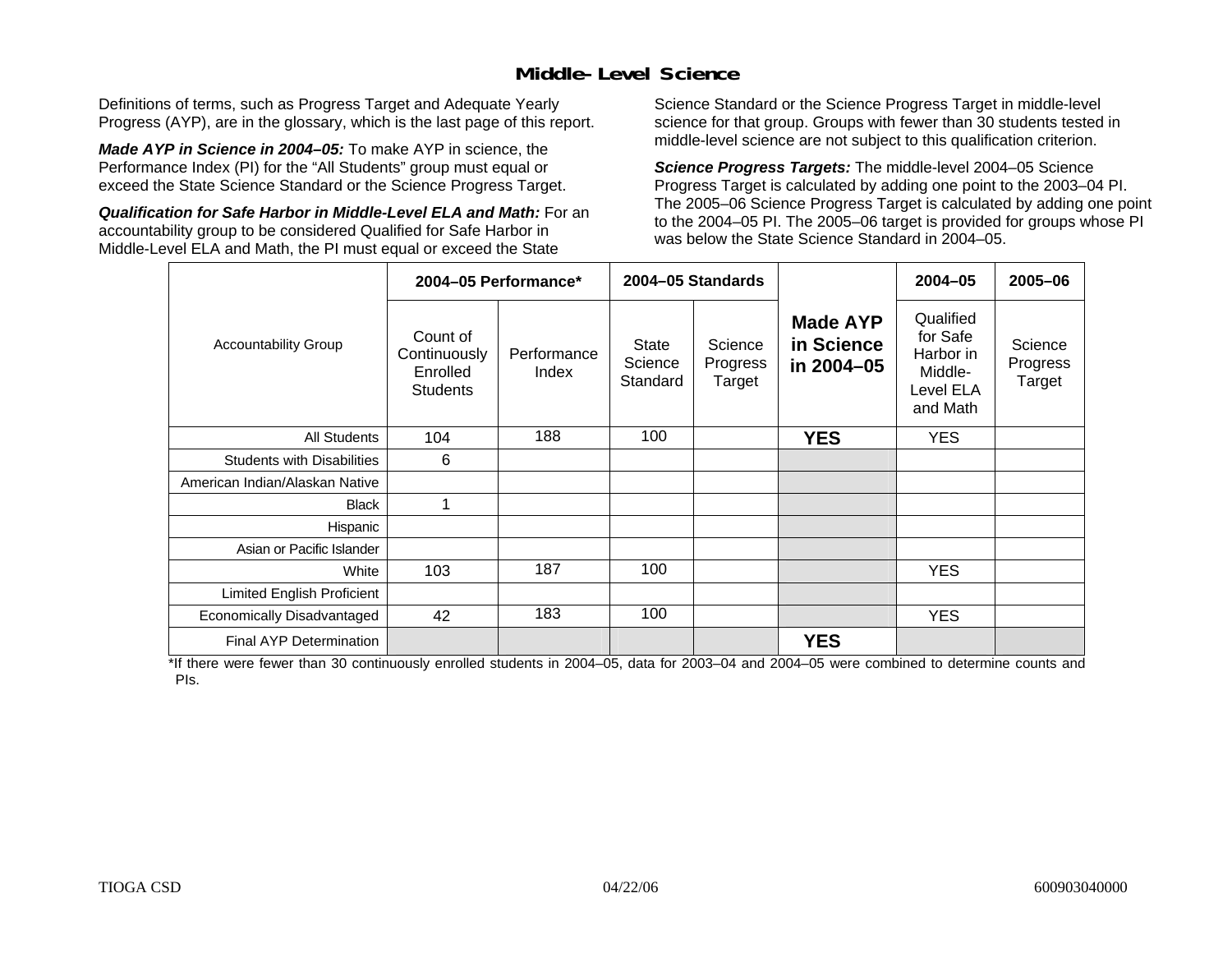# **Secondary-Level English Language Arts**

Definitions of terms, such as Performance Index and Effective Annual Measurable Objective (AMO), are in the glossary, which is the last page of this report.

#### **To make Adequate Yearly Progress (AYP) in 2004–05, every accountability group must make AYP.**

**For an accountability group to make AYP in 2004–05,** 95 percent of seniors in each accountability group of 40 or more must have taken an English examination that meets the student graduation requirement. Each group must also meet its Effective AMO *or* make safe harbor (*2004–05 Performance* and *Standards*). To meet the Effective AMO, the Performance Index for each group with 30 or more cohort members must equal or exceed the Effective AMO. To make safe harbor, the

Performance Index of each of these groups must equal or exceed its ELA safe harbor target *and* the group must meet the graduation-rate qualification for safe harbor. (See the graduation-rate page of this report for further information on meeting the graduation-rate qualification for safe harbor.)

*ELA Safe Harbor Targets:* The secondary-level 2004–05 ELA Safe Harbor Target is calculated by using the following equation: 2003–04 PI + (200 – the 2003–04 PI) <sup>×</sup> 0.10. The 2005–06 ELA Safe Harbor Target is calculated by using the following equation:  $2004-05$  PI  $+$  (200 – the 2004–05 PI)  $\times$  0.10. The 2005–06 target is provided for groups whose PI was below the Effective AMO in 2004–05.

| <b>Accountability Group</b>       | 2004-05 Participation*                |                                    | 2004-05 Performance**                                   |                      | 2004-05 Standards       |                                        |                                                                    | 2005-06                                                  |                                     |
|-----------------------------------|---------------------------------------|------------------------------------|---------------------------------------------------------|----------------------|-------------------------|----------------------------------------|--------------------------------------------------------------------|----------------------------------------------------------|-------------------------------------|
|                                   | Count of<br>Seniors in<br>$2004 - 05$ | Percent<br>0f<br>Seniors<br>Tested | Count of<br>2001<br>Accountability<br>Cohort<br>Members | Performance<br>Index | Effective<br><b>AMO</b> | <b>ELA</b><br>Safe<br>Harbor<br>Target | Met the<br>Graduation-<br>Rate<br>Qualification for<br>Safe Harbor | <b>Made</b><br><b>AYP</b> in<br><b>ELA</b> in<br>2004-05 | <b>ELA Safe</b><br>Harbor<br>Target |
| <b>All Students</b>               | 86                                    | 98%                                | 89                                                      | 169                  | 137                     |                                        |                                                                    | <b>YES</b>                                               |                                     |
| <b>Students with Disabilities</b> | 6                                     |                                    | 6                                                       |                      |                         |                                        |                                                                    |                                                          |                                     |
| American Indian/Alaskan Native    |                                       |                                    |                                                         |                      |                         |                                        |                                                                    |                                                          |                                     |
| Black                             | $\overline{2}$                        |                                    | 3                                                       |                      |                         |                                        |                                                                    |                                                          |                                     |
| Hispanic                          |                                       |                                    |                                                         |                      |                         |                                        |                                                                    |                                                          |                                     |
| Asian or Pacific Islander         |                                       |                                    |                                                         |                      |                         |                                        |                                                                    |                                                          |                                     |
| White                             | 84                                    | 98%                                | 86                                                      | 170                  | 137                     |                                        |                                                                    | <b>YES</b>                                               |                                     |
| Limited English Proficient        |                                       |                                    |                                                         |                      |                         |                                        |                                                                    |                                                          |                                     |
| Economically Disadvantaged        | 27                                    |                                    | 28                                                      |                      |                         |                                        |                                                                    |                                                          |                                     |
| Final AYP Determination           |                                       |                                    |                                                         |                      |                         |                                        |                                                                    | <b>YES</b>                                               |                                     |

\*If the participation rate of an accountability group fell below 95 percent in 2004–05, the count of seniors shown is the sum of 2003–04 and 2004–05 counts and the percent tested is the weighted average of the participation rates for those two years.

\*\*If there were fewer than thirty 2001 accountability cohort members, 2000 and 2001 cohort data were combined to determine counts and PIs.

\*\*\*Groups with a "\*\*\*" are not required to meet the graduation-rate qualification for safe harbor, because fewer than 30 members in the 2000 graduation-rate cohort were in those groups.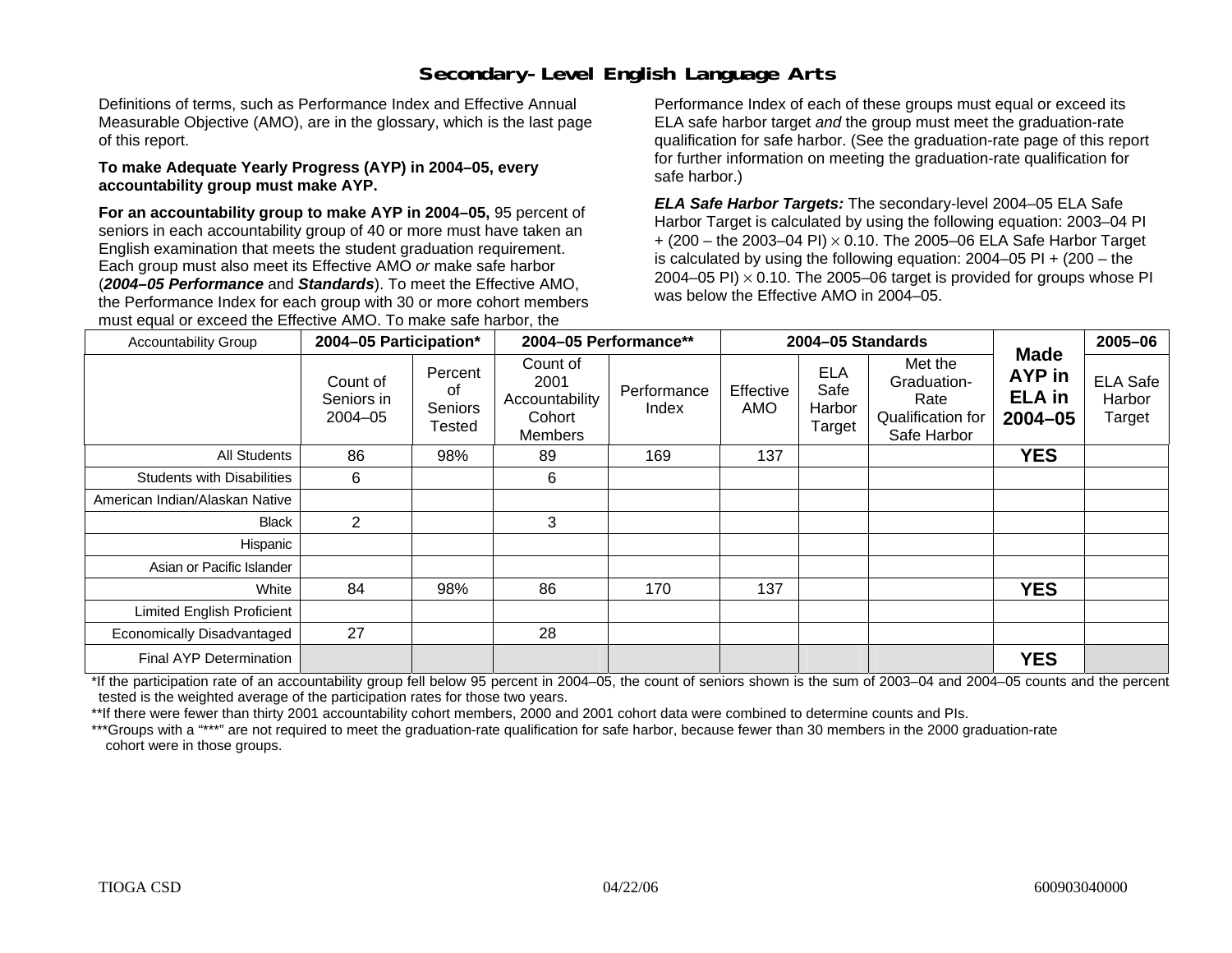# **Secondary-Level Mathematics**

Definitions of terms, such as Performance Index and Effective Annual Measurable Objective (AMO), are in the glossary, which is the last page of this report.

#### **To make Adequate Yearly Progress (AYP) in 2004–05, every accountability group must make AYP.**

**For an accountability group to make AYP in 2004–05,** 95 percent of seniors in each accountability group of 40 or more must have taken a mathematics examination that meets the student graduation requirement. Each group must also meet its Effective AMO *or* make safe harbor (*2004–05 Performance* and *Standards*). To meet the Effective AMO, the Performance Index for each group with 30 or more cohort members must equal or exceed the Effective AMO. To make safe

harbor, the Performance Index of each of these groups must equal or exceed its math safe harbor target *and* the group must meet the graduation-rate qualification for safe harbor. (See the graduation-rate page of this report for further information on meeting the graduation-rate qualification for safe harbor.)

*Math Safe Harbor Targets:* The secondary-level 2004–05 Math Safe Harbor Target is calculated by using the following equation: 2003–04 PI + (200 – the 2003–04 PI) <sup>×</sup> 0.10. The 2005–06 Math Safe Harbor Target is calculated by using the following equation:  $2004-05$  PI  $+$  (200 – the 2004–05 PI)  $\times$  0.10. The 2005–06 target is provided for groups whose PI was below the Effective AMO in 2004–05.

| <b>Accountability Group</b>       | 2004-05 Participation*            |                                    | 2004-05 Performance**                                       |                      |                  | 2004-05 Standards                |                                                                    | <b>Made</b>                      | 2005-06                       |
|-----------------------------------|-----------------------------------|------------------------------------|-------------------------------------------------------------|----------------------|------------------|----------------------------------|--------------------------------------------------------------------|----------------------------------|-------------------------------|
|                                   | Count of<br>Seniors in<br>2004-05 | Percent<br>οf<br>Seniors<br>Tested | Count of 2001<br>Accountability<br>Cohort<br><b>Members</b> | Performance<br>Index | Effective<br>AMO | Math<br>Safe<br>Harbor<br>Target | Met the<br>Graduation-<br>Rate<br>Qualification for<br>Safe Harbor | AYP in<br>Math in<br>$2004 - 05$ | Math Safe<br>Harbor<br>Target |
| All Students                      | 86                                | 95%                                | 89                                                          | 165                  | 128              |                                  |                                                                    | <b>YES</b>                       |                               |
| <b>Students with Disabilities</b> | 6                                 |                                    | 6                                                           |                      |                  |                                  |                                                                    |                                  |                               |
| American Indian/Alaskan Native    |                                   |                                    |                                                             |                      |                  |                                  |                                                                    |                                  |                               |
| <b>Black</b>                      | 2                                 |                                    | 3                                                           |                      |                  |                                  |                                                                    |                                  |                               |
| Hispanic                          |                                   |                                    |                                                             |                      |                  |                                  |                                                                    |                                  |                               |
| Asian or Pacific Islander         |                                   |                                    |                                                             |                      |                  |                                  |                                                                    |                                  |                               |
| White                             | 84                                | 95%                                | 86                                                          | 165                  | 128              |                                  |                                                                    | <b>YES</b>                       |                               |
| Limited English Proficient        |                                   |                                    |                                                             |                      |                  |                                  |                                                                    |                                  |                               |
| Economically Disadvantaged        | 27                                |                                    | 28                                                          |                      |                  |                                  |                                                                    |                                  |                               |
| Final AYP Determination           |                                   |                                    |                                                             |                      |                  |                                  |                                                                    | <b>YES</b>                       |                               |

\*If the participation rate of an accountability group fell below 95 percent in 2004–05, the count of seniors shown is the sum of 2003–04 and 2004–05 counts and the percent tested is the weighted average of the participation rates for those two years.

\*\*It there were fewer than thirty 2001 accountability cohort members, 2000 and 2001 cohort data were combined to determine counts and PIs.

\*\*\*Groups with a "\*\*" are not required to meet the graduation-rate qualification for safe harbor, because fewer than 30 members in the 2000 graduation-rate cohort were in those groups.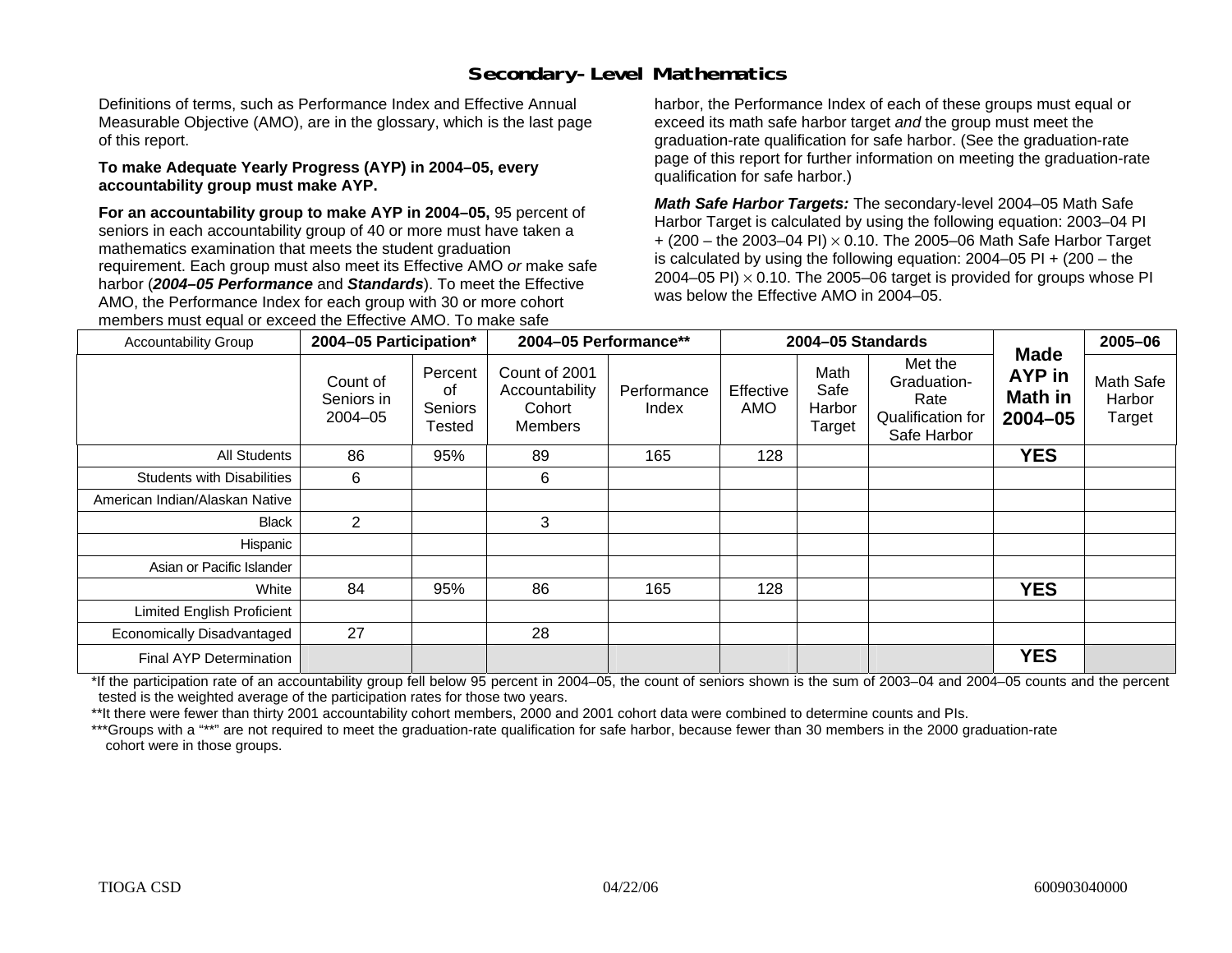### **Graduation Rate**

Definitions of terms, such as Progress Target and Adequate Yearly Progress (AYP), are in the glossary, which is the last page of this report.

*Made AYP in Graduation Rate in 2004–05:* To make AYP in graduation rate, the Percent Earning a Local Diploma by August 31, 2004 for the "All Students" group must equal or exceed the Graduation-Rate Standard or the Graduation-Rate Progress Target.

*Qualification for Safe Harbor in Secondary-Level ELA and Math:* For an accountability group to be considered Qualified for Safe Harbor in Secondary-Level ELA and Math, the Percent Earning a Local Diploma by August 31, 2004 must equal or exceed the Graduation-Rate Standard or the Graduation-Rate Progress Target for that group.

*Graduation-Rate Progress Targets:* The 2004–05 Graduation-Rate Progress Target is calculated by adding one point to the Percent of the 1999 Cohort Earning a Local Diploma by August 31, 2003. The 2005–06 Graduation-Rate Progress Target is calculated by adding one point to the Percent of the 2000 Cohort Earning a Local Diploma by August 31, 2004. This target is provided for each group whose Percent Earning a Local Diploma by August 31, 2004 is below the Graduation-Rate Standard in 2004–05 (55). Groups with fewer than 30 cohort members are not subject to this criterion.

|                                   |                                                                  | 2004-05 Performance                                      |                                 | 2004-05 Standards                         |                                                                                    | 2004-05                                                                   | 2005-06                                   |
|-----------------------------------|------------------------------------------------------------------|----------------------------------------------------------|---------------------------------|-------------------------------------------|------------------------------------------------------------------------------------|---------------------------------------------------------------------------|-------------------------------------------|
| <b>Accountability Group</b>       | Count of<br>2000<br>Graduation-<br>Rate Cohort<br><b>Members</b> | Percent Earning a<br>Local Diploma by<br>August 31, 2004 | Graduation-<br>Rate<br>Standard | Graduation-<br>Rate<br>Progress<br>Target | <b>Made AYP</b><br><u>in</u><br><b>Graduation</b><br><b>Rate in</b><br>$2004 - 05$ | Qualified<br>for Safe<br>Harbor in<br>Secondary-<br>Level ELA<br>and Math | Graduation-<br>Rate<br>Progress<br>Target |
| All Students                      | 80                                                               | 90                                                       | 55                              |                                           | <b>YES</b>                                                                         | <b>YES</b>                                                                |                                           |
| <b>Students with Disabilities</b> | 4                                                                |                                                          |                                 |                                           |                                                                                    |                                                                           |                                           |
| American Indian/Alaskan Native    |                                                                  |                                                          |                                 |                                           |                                                                                    |                                                                           |                                           |
| Black                             |                                                                  |                                                          |                                 |                                           |                                                                                    |                                                                           |                                           |
| Hispanic                          |                                                                  |                                                          |                                 |                                           |                                                                                    |                                                                           |                                           |
| Asian or Pacific Islander         |                                                                  |                                                          |                                 |                                           |                                                                                    |                                                                           |                                           |
| White                             | 79                                                               | 90                                                       | 55                              |                                           |                                                                                    | <b>YES</b>                                                                |                                           |
| Limited English Proficient        |                                                                  |                                                          |                                 |                                           |                                                                                    |                                                                           |                                           |
| Economically Disadvantaged        | 16                                                               |                                                          |                                 |                                           |                                                                                    |                                                                           |                                           |
| <b>Final AYP Determination</b>    |                                                                  |                                                          |                                 |                                           | <b>YES</b>                                                                         |                                                                           |                                           |